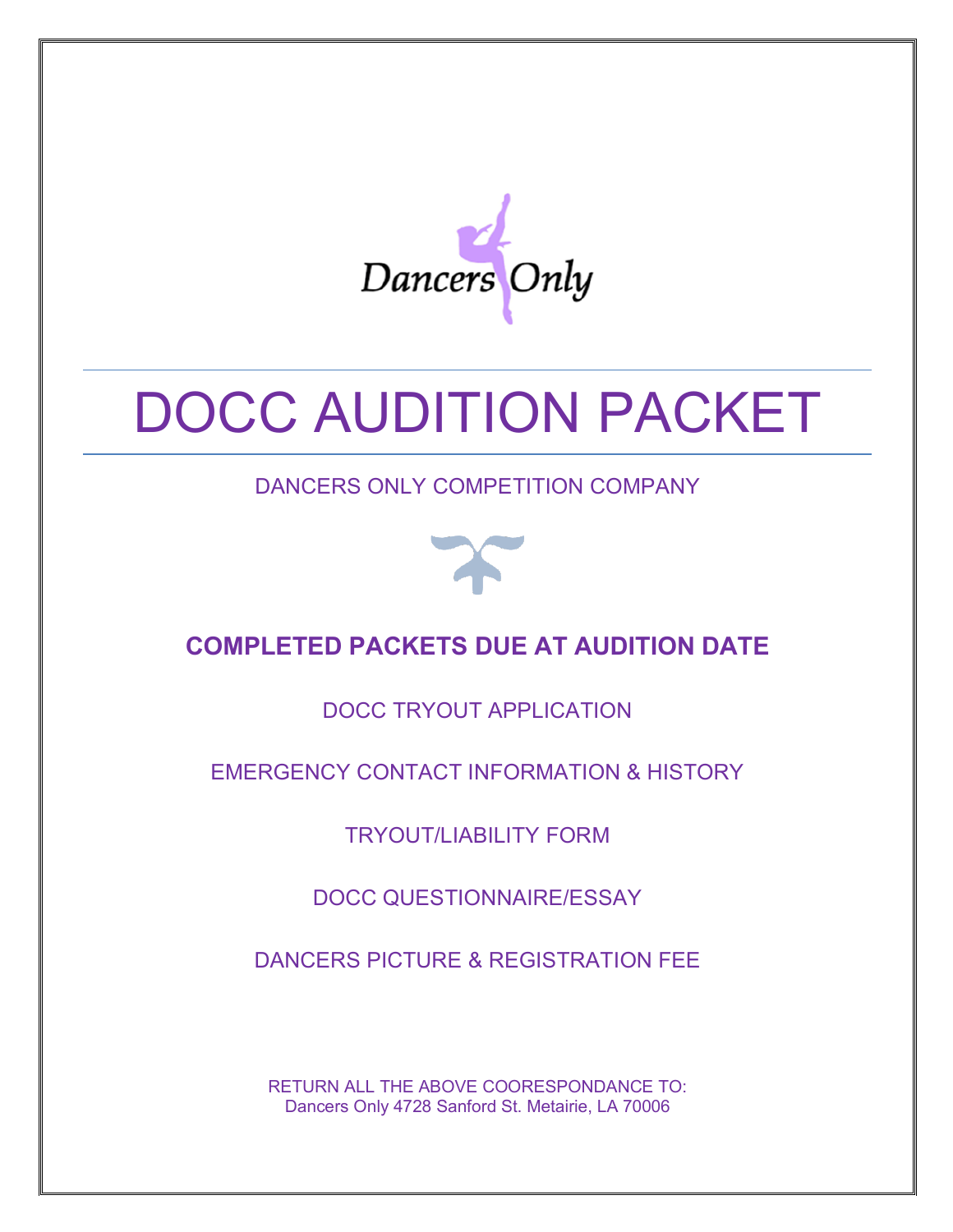DOCC AUDITION PACKET

## **DOCC TRYOUT APPLICATION**

*If applicant is not the age of 18 or older, the application is to be filled out by the applicant's Parent or Legal Guardian.*

| Name of Dancer                                                                   |                     |                        |  |  |
|----------------------------------------------------------------------------------|---------------------|------------------------|--|--|
| <b>Birthdate</b>                                                                 | Age _______________ |                        |  |  |
| <b>Address</b>                                                                   |                     |                        |  |  |
| City/State/Zip                                                                   |                     |                        |  |  |
| Phone Number_________________________Alternative Phone Number___________________ |                     |                        |  |  |
| <b>Email Address</b>                                                             |                     |                        |  |  |
| Does the dancer have prior dance experience? Yes or                              |                     | No.                    |  |  |
| If so, list the years of dance completed Competitive dance years completed       |                     |                        |  |  |
|                                                                                  |                     | Years Completed        |  |  |
|                                                                                  |                     | Years Completed        |  |  |
| Is Applicant interested in being a "Routine" Sub/Alternate?                      |                     | <b>No</b><br>Yes<br>or |  |  |

## **EMERGENCY CONTACT INFORMATION & HISTORY**

Name of Emergency Contact \_\_\_\_\_\_\_\_\_\_\_\_\_\_\_\_\_\_\_\_\_\_\_\_\_\_\_\_\_\_\_\_\_\_\_\_\_\_\_\_\_\_\_\_\_\_\_\_

Relationship to Dancer **Lationship to Dancer Lationary 2014** 

Emergency Contact Phone Number

Please list any medically diagnosed joint/muscle problems. If applicable, please include any pre-existing injuries we should know about below: Please submit supporting medical documentation and/or signed medical release forms.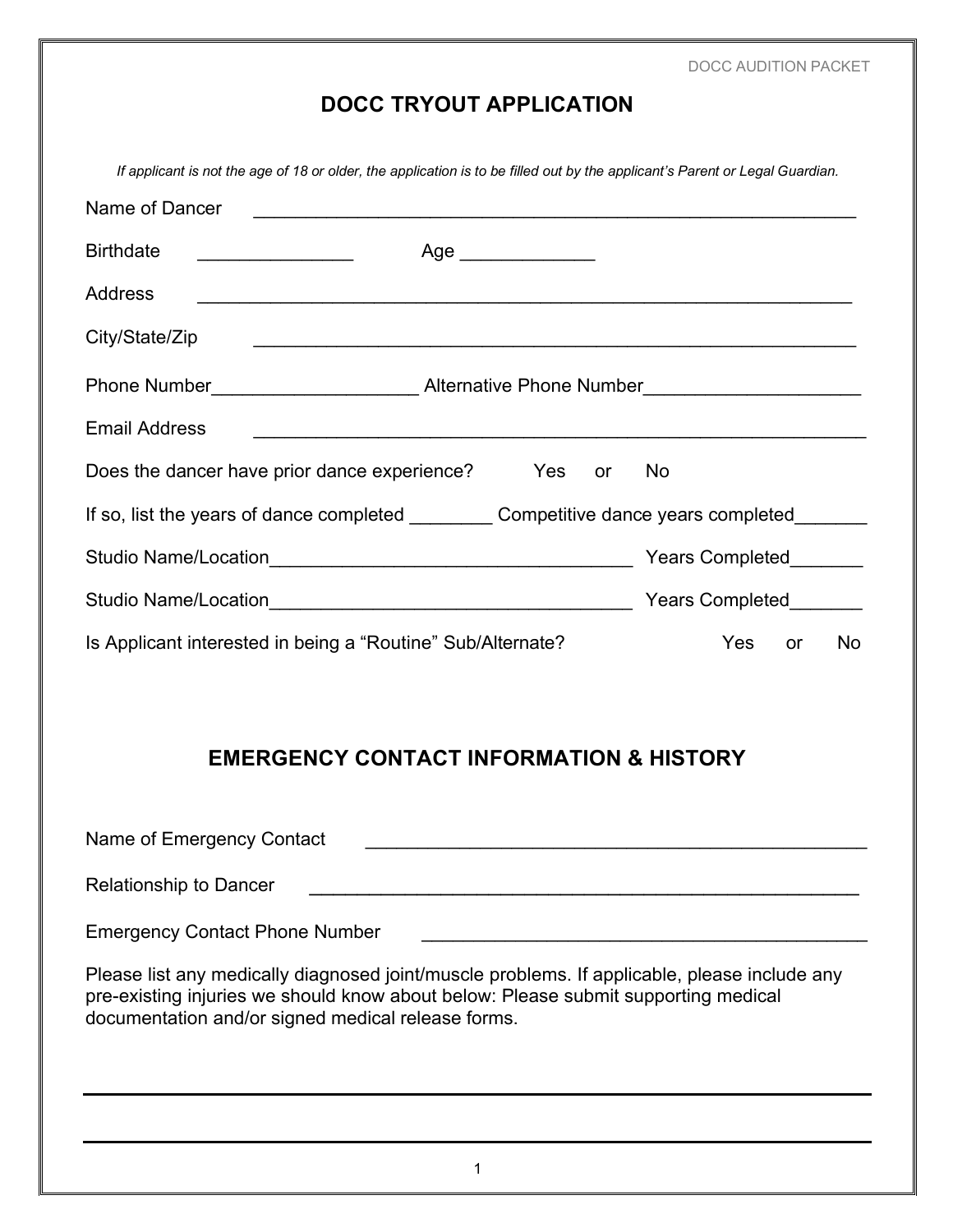Please list any medications below:

Please list any known allergies below:

Please list all activities the dancer is involved in (including any currently signed contracts/agreements) for the 2022-2023 school year: *\*Please note: your response below will be considered when evaluating applicants eligible for DOCC Select.*

Please list any pre-set vacations and/or mandatory events the dancer will need to attend for the 2022-2023 school year. Please attach any schedules to the back of this application.

*I certify that these answers are true and complete to the best of my knowledge. If this application leads to a DOCC contract, I understand that false or misleading information in the application may result in immediate release.* 

Signature Date: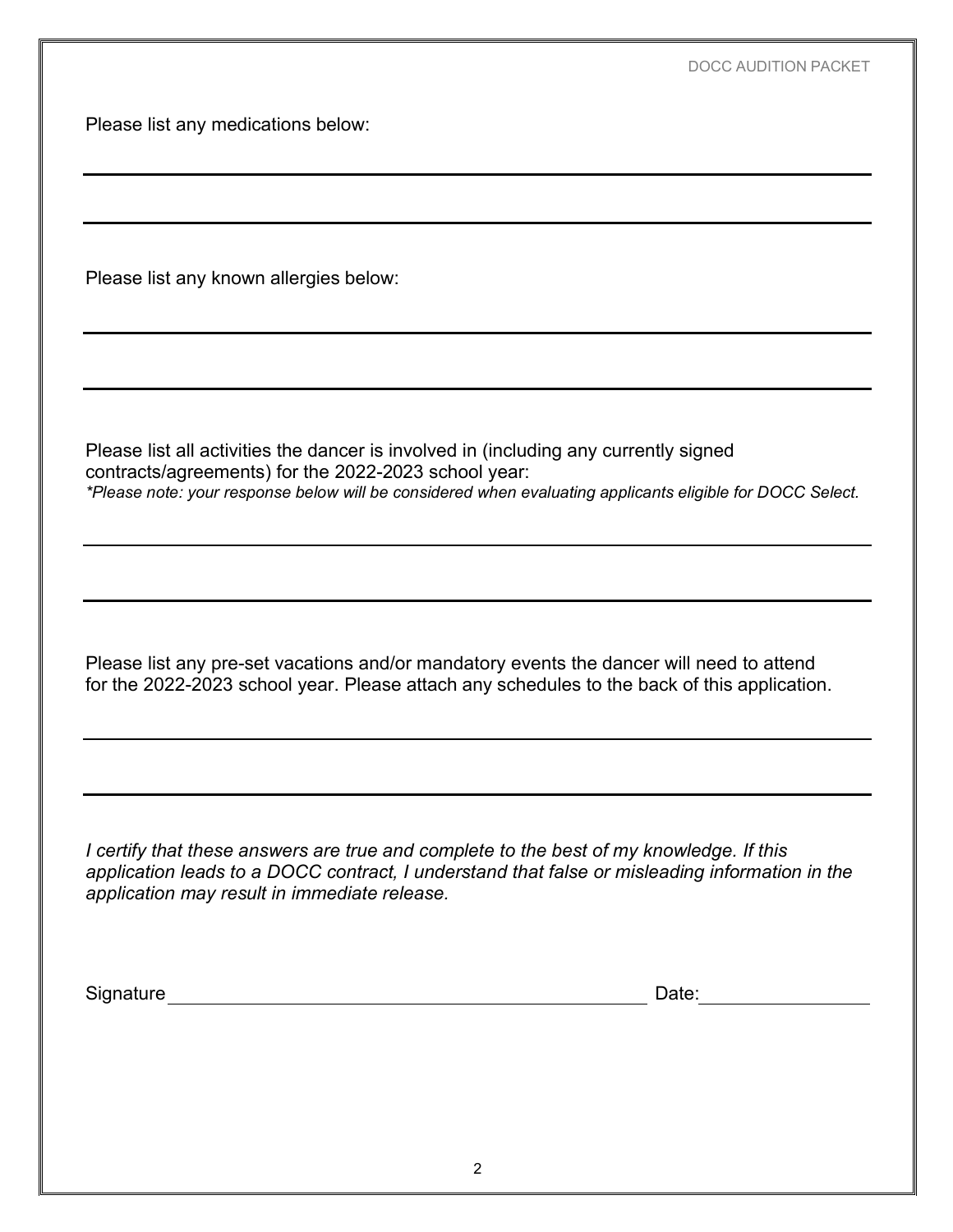# **TRYOUT/LIABILITY FORM**

During the DOCC Tryouts and/or Preparation Clinics, I will not hold Dancers Only, any guest teachers/choreographers of Dancers Only, the DOCC Director, the DOCC Assistant Director, Dancers Only Faculty/Staff Members, and/or any student of Dancers Only responsible for any injury that might occur. I fully realize and accept that these activities have inherent risks and that I am sufficiently skilled and physically fit to engage in such tryouts or clinics. I acknowledge that I have no physical ailments, injuries, or conditions that would restrict my full participation.

Factors that may determine acceptance of a member participating in the tryouts and/or preparation clinics for the DOCC are: The dancer's behavior and performance, scheduled or scheduling activities conflicting with tryouts and/or preparation clinics, past or present attitude towards DOCC Faculty/Staff Members and other dancers, past and present attendance, the ability to work and get along with other members and the completion of the DOCC Tryout Packet.

The DOCC Director and the DOCC Assistant Director make the final decisions about any dancer participating in the tryout process and preparation clinics. Judges score sheets are confidential. Score sheets will not be shown to anyone other than the DOCC Director and the DOCC Assistant Director.

I, the contraction of the contraction of the contraction of the contraction of the contraction of the contraction of the contraction of the contraction of the contraction of the contraction of the contraction of the contra the statements above and agree to accept the outcome of the Dancers Only Competition Company tryout process. I understand that the final decision is within the DOCC Director and the DOCC Assistant Director's discretion.

| Applicant's Name: |  |  |  |
|-------------------|--|--|--|
|                   |  |  |  |

Applicant's Signature: \_\_\_\_\_\_\_\_\_\_\_\_\_\_\_\_\_\_\_\_\_\_\_\_\_\_\_\_\_\_\_\_\_\_\_\_ Date: \_\_\_\_\_\_\_\_\_\_\_\_\_\_\_\_

Signature of Parent: \_\_\_\_\_\_\_\_\_\_\_\_\_\_\_\_\_\_\_\_\_\_\_\_\_\_\_\_\_\_\_\_\_\_\_\_\_\_Date: \_\_\_\_\_\_\_\_\_\_\_\_\_\_\_\_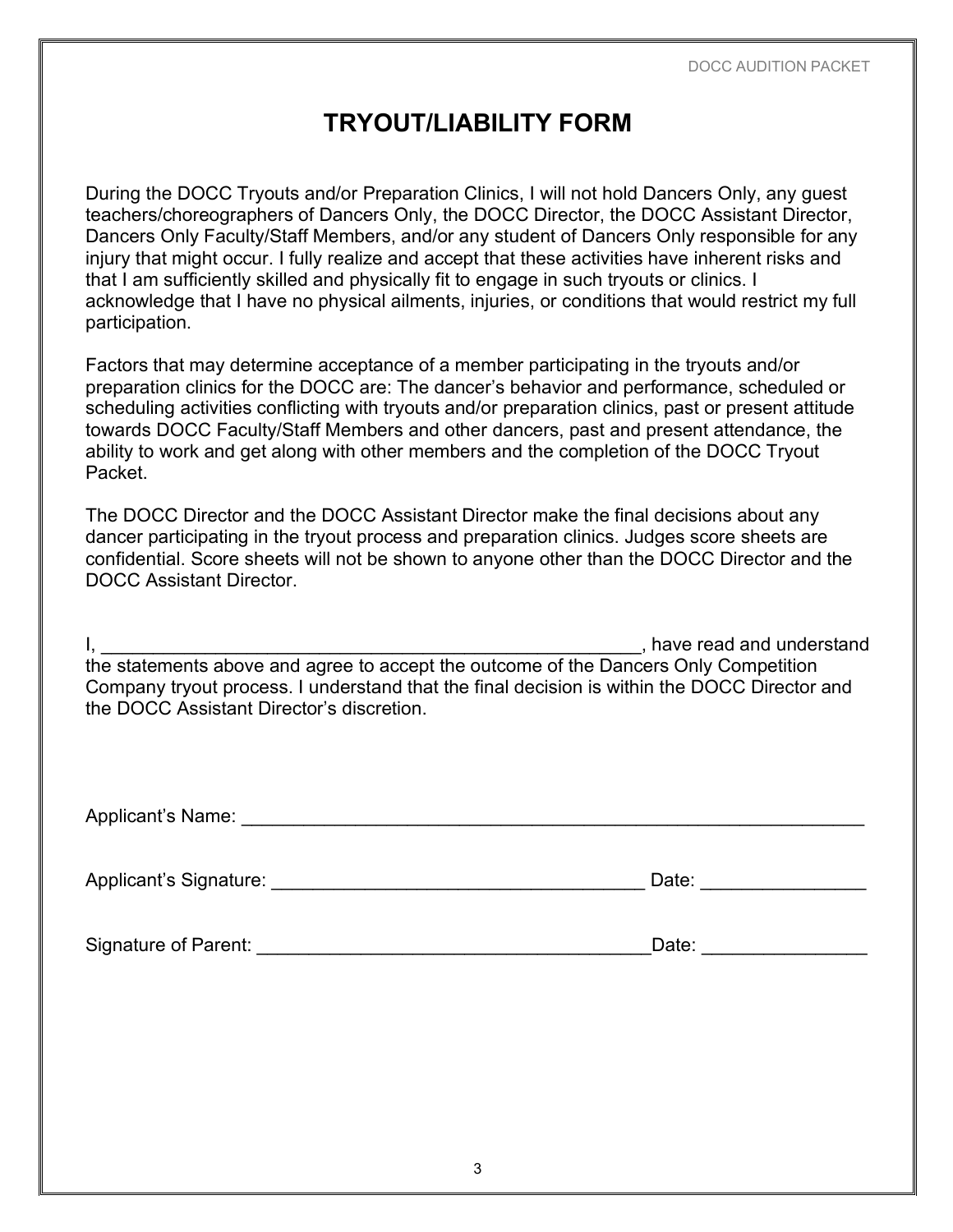# **DOCC QUESTIONAIRE/ESSAY**

The below questions are to be completed by the applicant.

#### **\*\*NEW\*\* Members, Ages 9 and up, please answer the essay question below.**

1. Why do you want a spot on this Team? Why should we pick you?

**Returning DOCC members, Ages 9 and up, please answer the essay question below.**

**1.** What does it mean to you to be a member of the Dancers Only Competition Company?